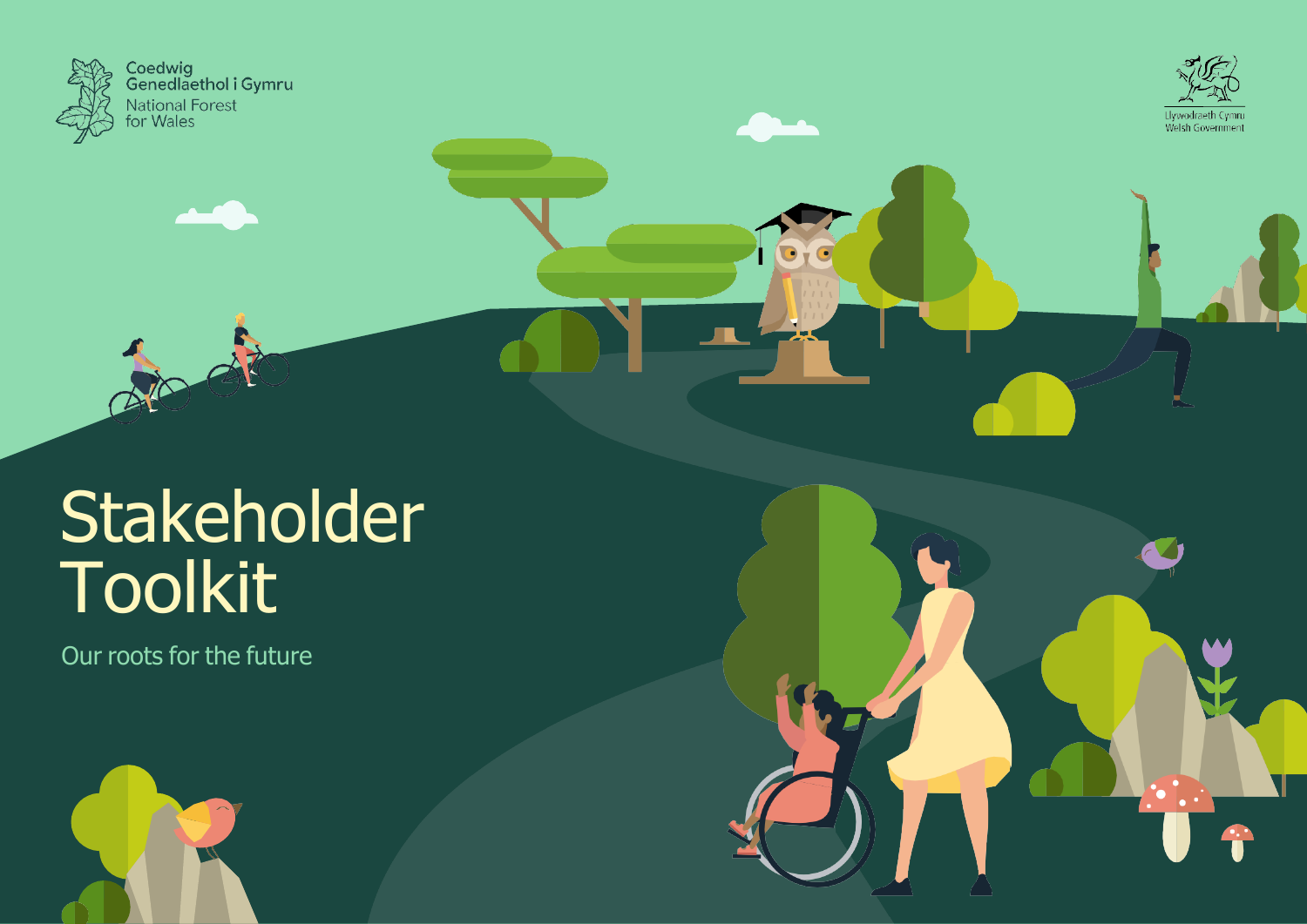## **Contents**

- [Introduction](#page-2-0)
- Engagement [Opportunities](#page-3-0)
- 03 How You Can [Help](#page-4-0)
- [Campaign](#page-5-0) Materials
- Campaign [Messaging](#page-6-0)
- [Accessibility](#page-8-0) Support

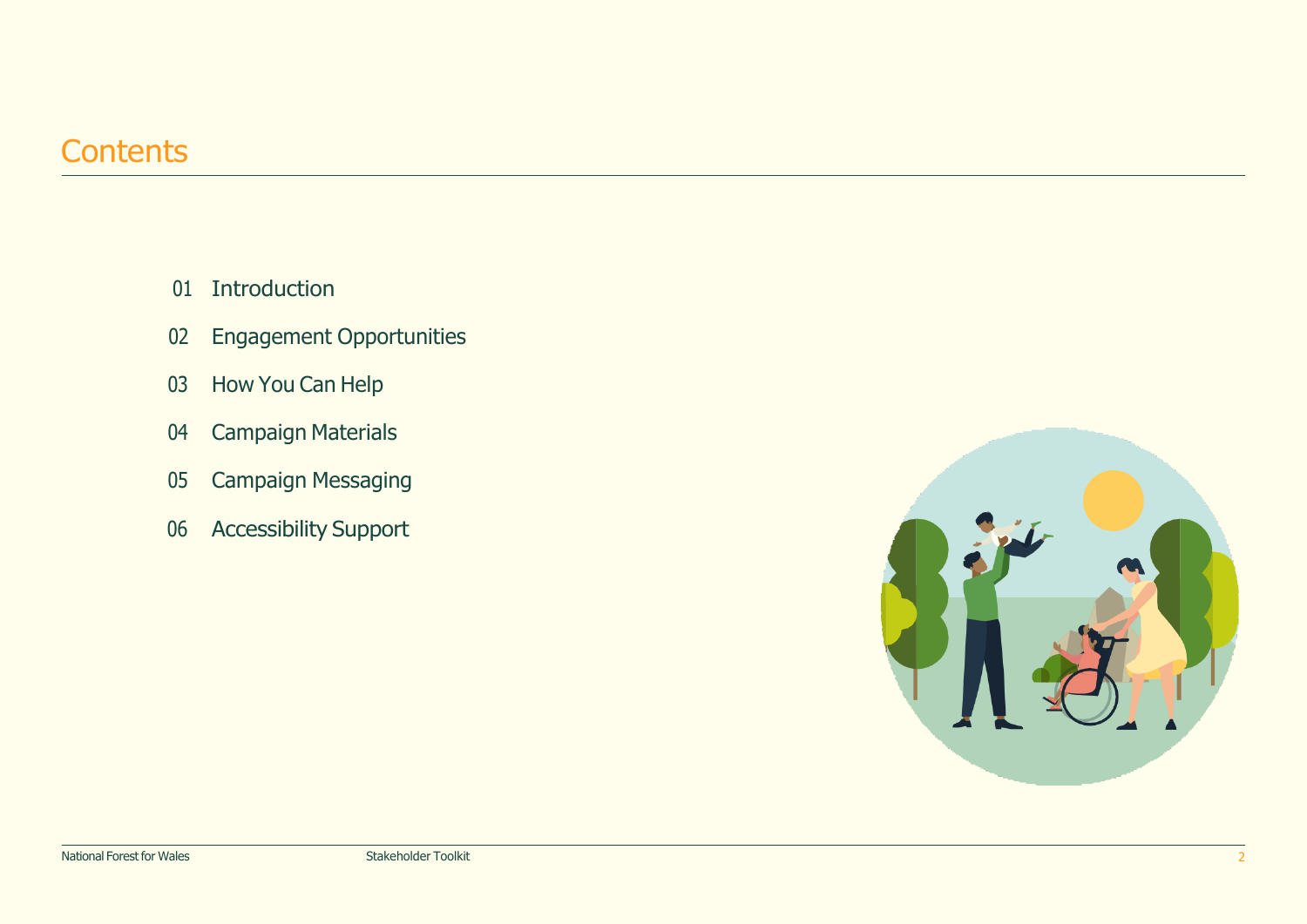## <span id="page-2-0"></span>**Introduction**

The National Forest for Wales is a unique venture led by the Welsh Government to establish a nationwide network of publically accessible woodlands and forests under high quality management.

The National Forest will stretch the length and breadth of Wales, so everyone will be able to access it wherever they live.

Community engagement will be at the forefront of the development of National Forest sites. They will be accessible woodlands which will provide opportunities for recreation, education and exercise.

It will be an inclusive forest which will play an important role in protecting nature and addressing biodiversity loss, supporting the health and wellbeing of communities as well as helping woodland creation and the growth of the timber industry.

We now want to understand where we should focus our support and where people would like to see our National Forest for Wales grow. To do this we need you help to encourage people across Wales to give their views.

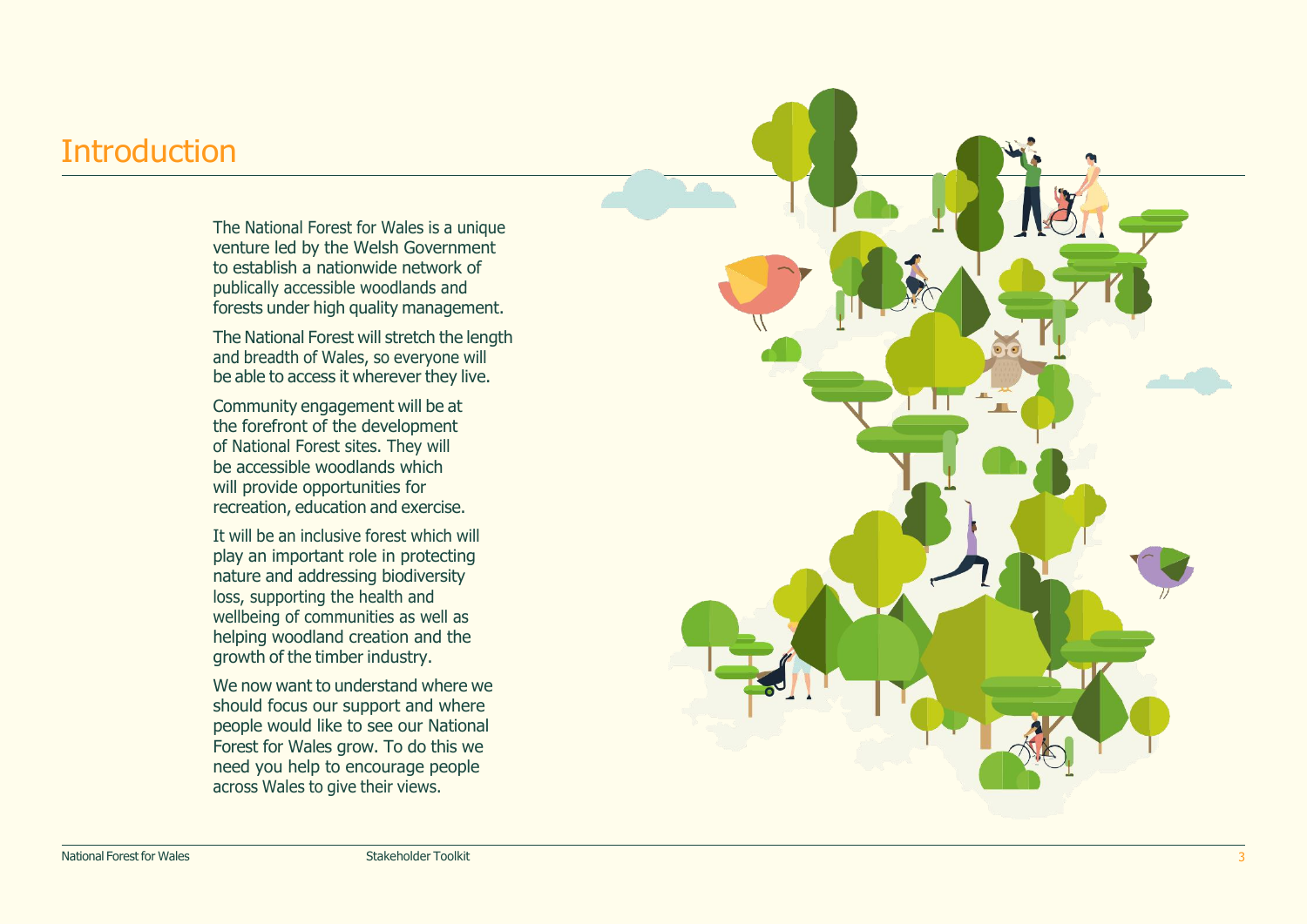## <span id="page-3-0"></span>How we will engage people in Wales

The National Forest for Wales has yet to take shape, but now with everyone's help we can start to visualise how it will look and how it will be connected across Wales. We can begin to understand where people would like to see more trees planted and woodlands created across Wales.

The online digital interactive map produced by Data Map Wales - shows woodlands that are part of the National Forest. By asking people to use the interactive map, and drop a virtual pin on a specific location,

we can find the most popular places where people would like to see more trees and woodlands across the nation.

This is an opportunity for everyone to join in by placing a pin on the map by;

- **a** zooming to an area of interest on the map
- clicking on the map where you would like to see trees planted
- **6** clicking 'Confirm'
- 4 clicking 'Submit'

# Have your say

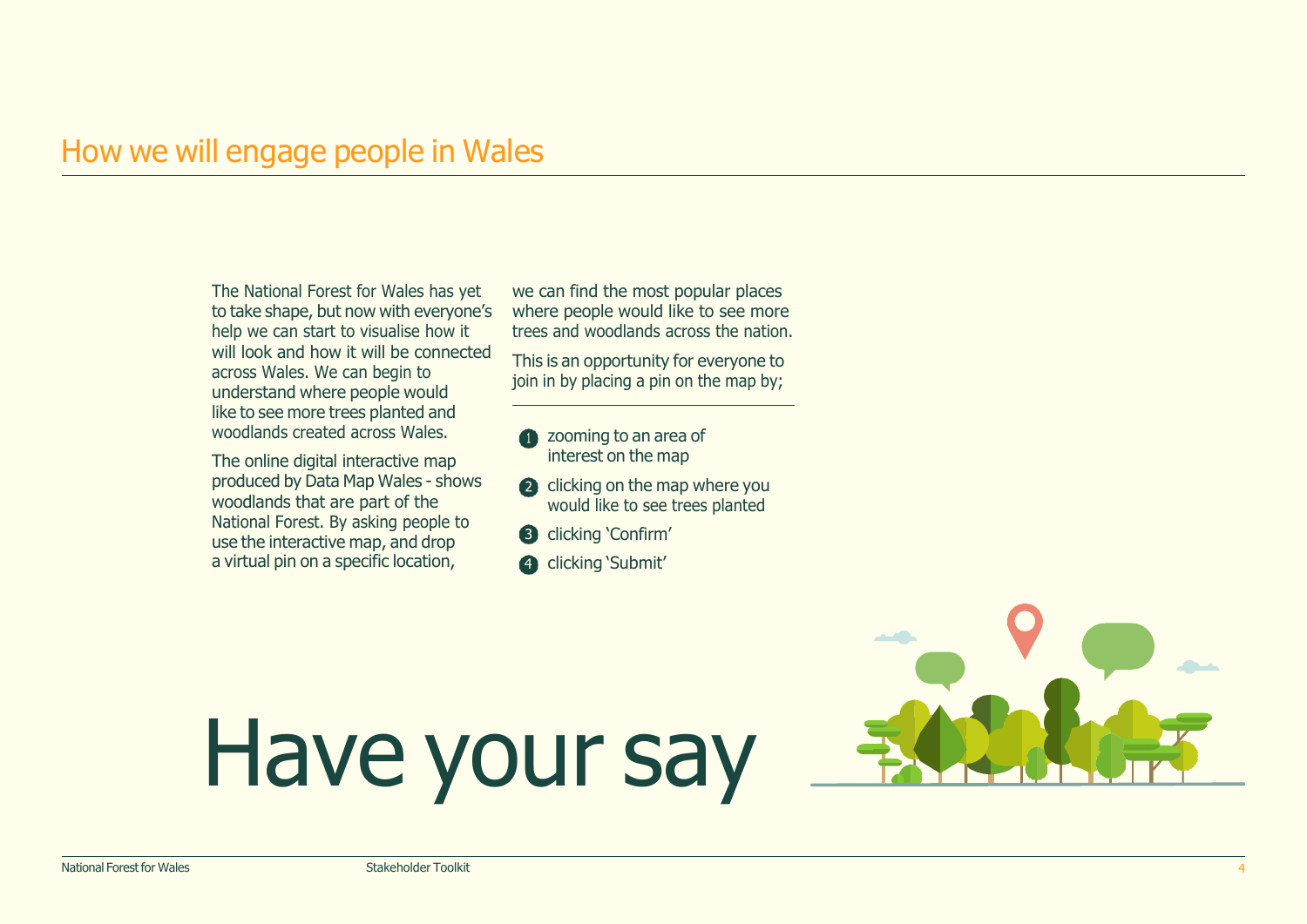## <span id="page-4-0"></span>How You Can Help

We want your help to spread the word about the National Forest for Wales by sharing content with your networks. With your support, we can encourage

more people in Wales to get involved so they can play their part in shaping the National Forest for Wales.

Please can you let us know if you are able to help to spread the word about the National Forest for Wales by sharing content with your networks, re-tweeting, re-posting or tagging. If you are, let us know where you are sharing.

We have included suggested social media messaging in this pack. If you share messages, could you please tag us and include our hashtag #NationalForestWales. Also, if you are not doing so already, could we ask that you follow and like us on the following social media channels:

**O** [@WGClimateChange](https://twitter.com/WGClimateChange) **@** [@welshgovernment](https://www.facebook.com/welshgovernment)

5

As well as supporting the National Forest for Wales on your social media channels you can also get involved by:

- Hosting content and graphics on your website
- Sharing content and graphics via your newsletters
- Sharing the Data Map [Wales](https://datamap.gov.wales/survey/2/) link

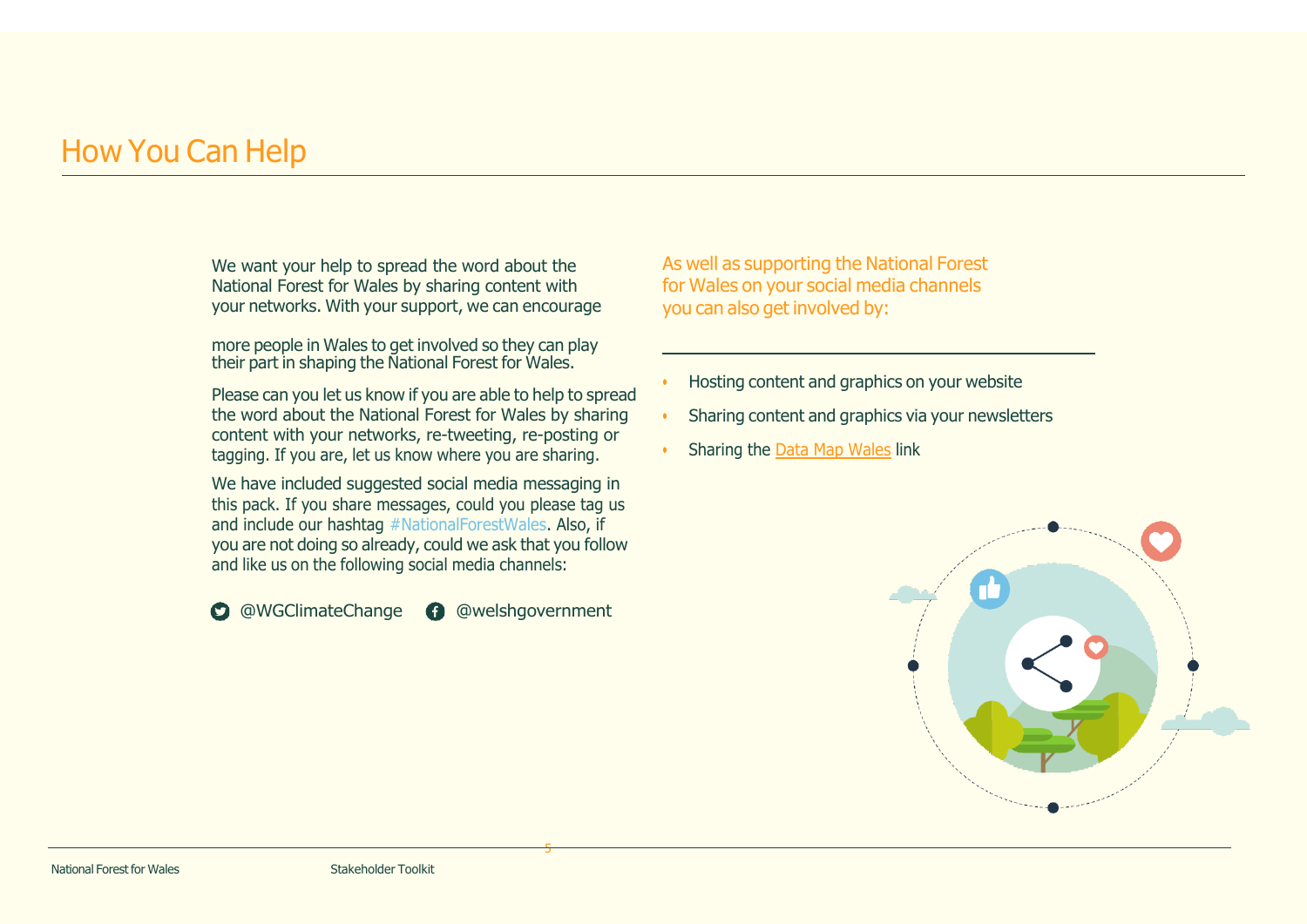## <span id="page-5-0"></span>Campaign Materials

We have a suite of materials to promote the National Forest for Wales and encourage people to get involved by dropping a pin on the interactive map.

National Forest promotional resources for stakeholders can be downloaded from [GOV.Wales.](https://gov.wales/national-forest-wales-campaign-material-stakeholders)

#### Resources include:

- social media graphics
- films
- infographics
- animations

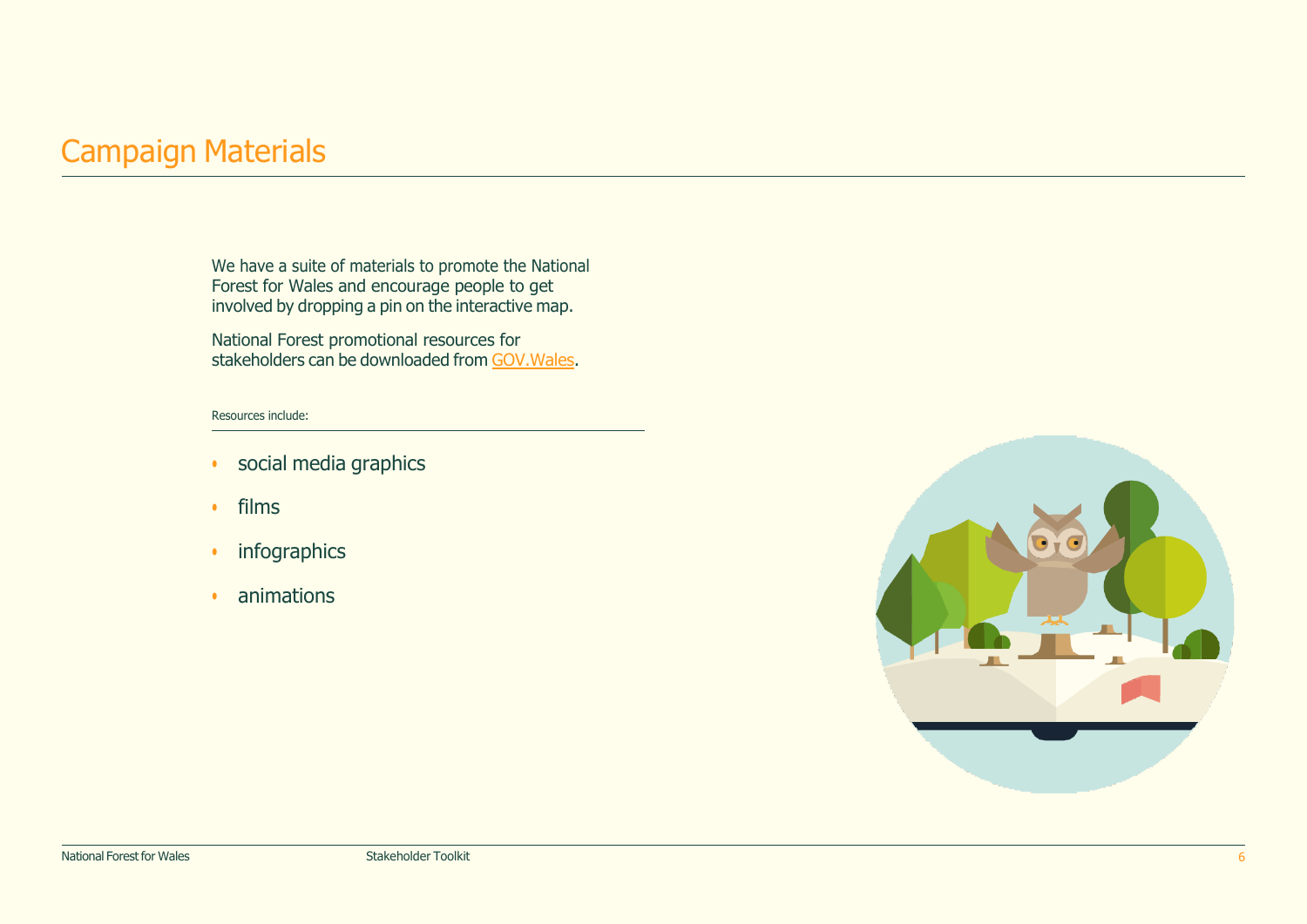## <span id="page-6-0"></span>Campaign Messaging

#### Sample social media posts

The #NationalForestWales will be a network of accessible woodlands and forests running the length and breadth of Wales. You can help shape it.

The #NationalForest will benefit us all - bringing social, economic and environmental benefits for now and future generations.

You can help shape the #NationalForestWales by telling @WGClimateChange where you would like to see more trees planted by dropping a pin on this interactive map

The #NationalForestWales belongs to us all – be part of it.

The #NationalForestWales will bring a range of benefits – protecting nature, supporting health and wellbeing as well as helping woodland creation and the growth of the timber industry.

> More<br>than trees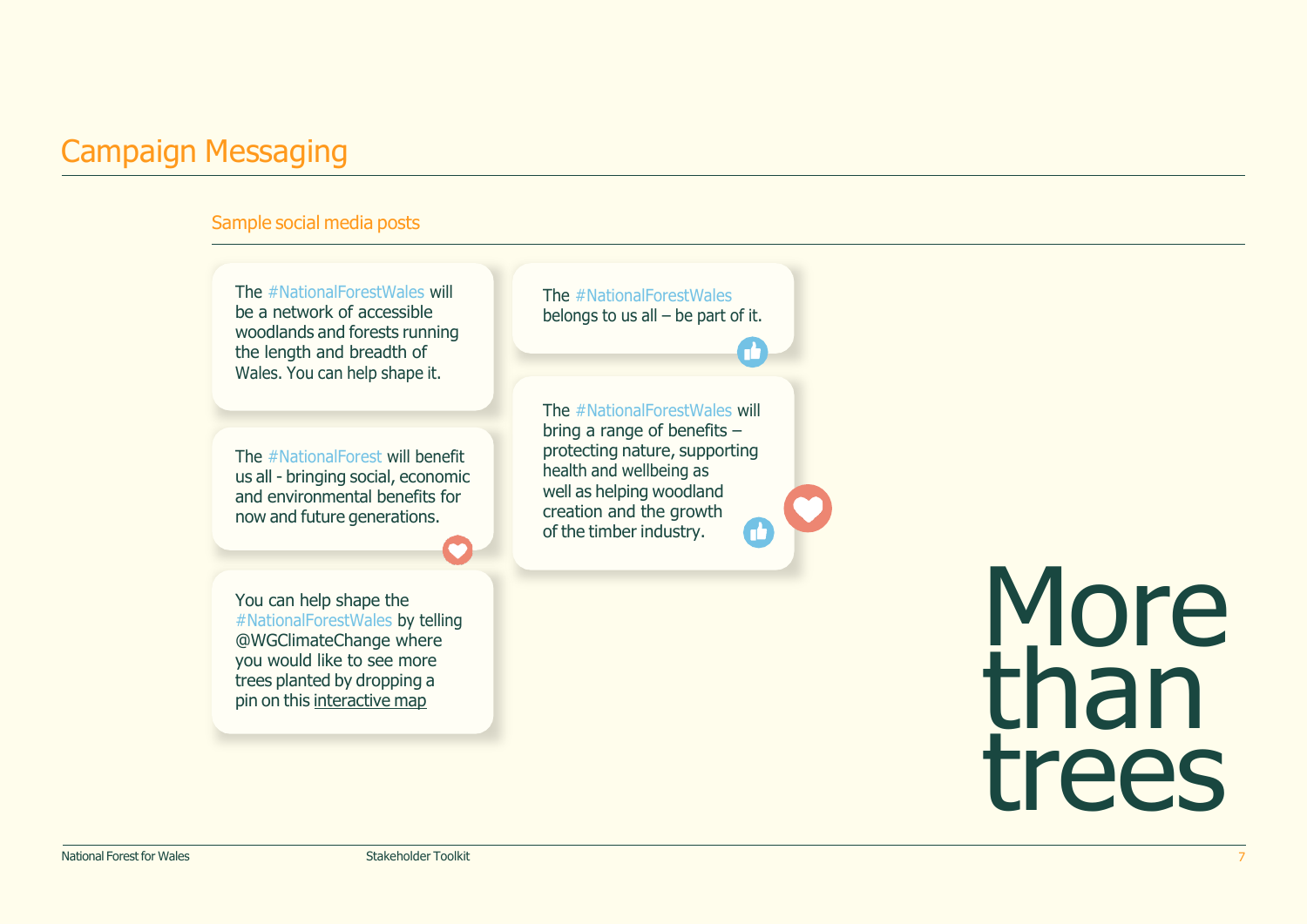## Campaign Messaging

#### Sample newsletter article copy

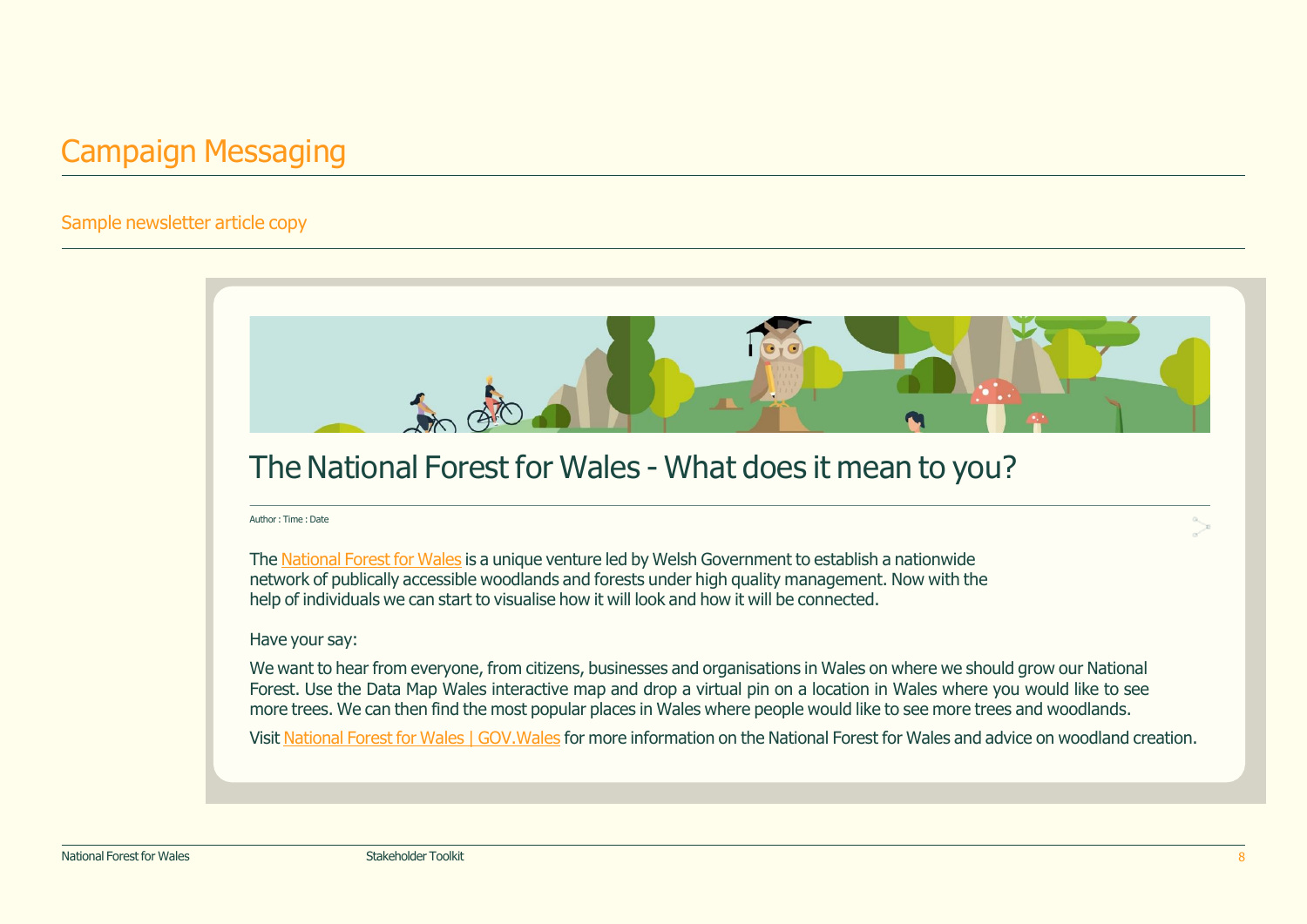## <span id="page-8-0"></span>Accessibility Support

This is a special message for organisations and individuals who work with people who have difficulties in accessing the internet. We want to make sure we give the opportunity to as many people as possible to have their say on the National Forest for Wales.

Are you able to support in any of the following ways?

- Could you help someone in a one-to-one session with a computer or tablet to discover more about the National Forest for Wales, and drop a pin on the interactive map?
- Do you organise a regular meeting or activity group where you could show one of our videos and discuss what a National Forest would mean to your members, encouraging them to drop a pin on a map.

If you think you can help, please email us to let us know at [NationalForestWales@gov.wales](mailto:NationalForestWales@gov.wales)